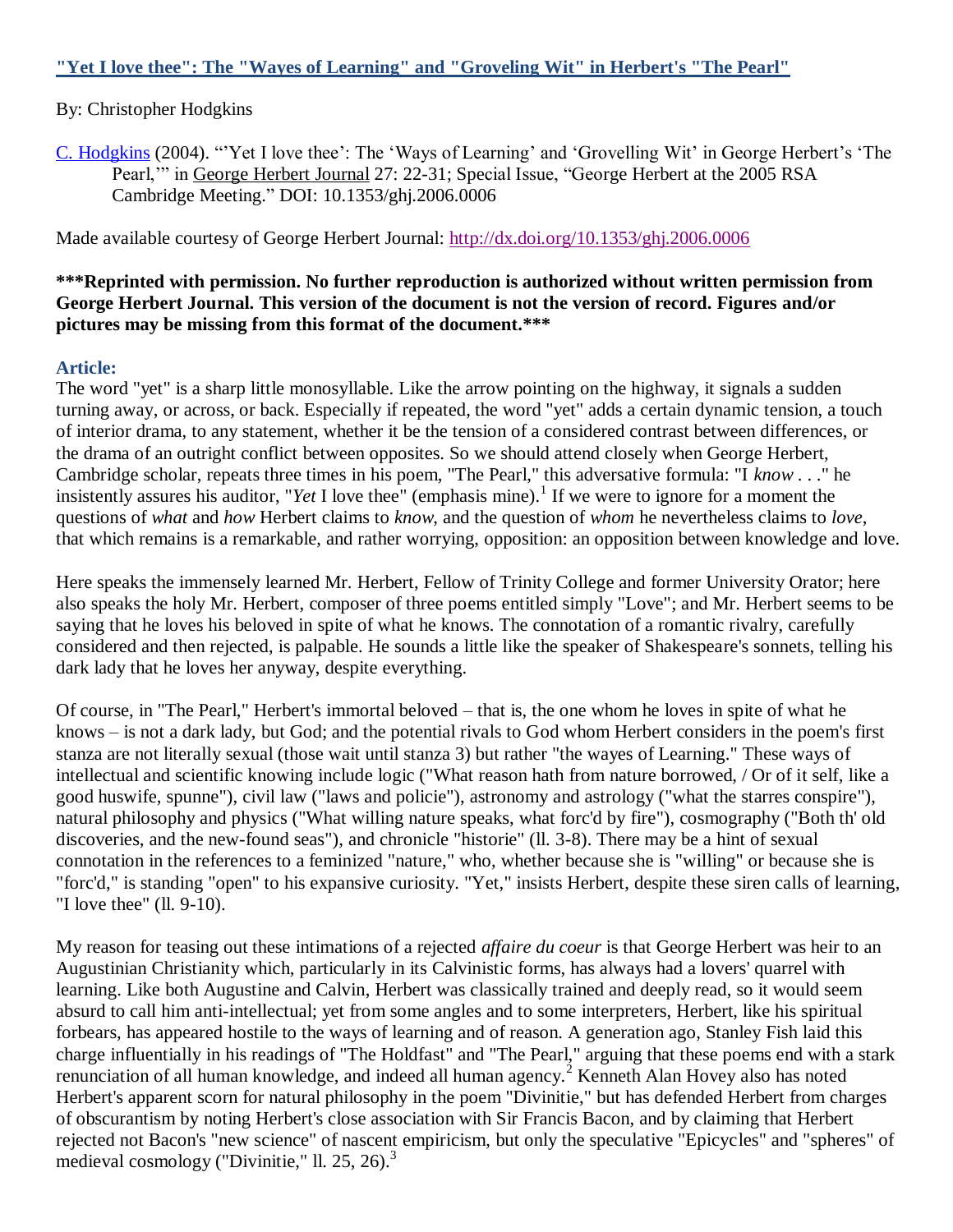Richard Strier has taken a mediating position, stating a more nuanced view of "The Pearl" and other Herbertian lyrics on learning. Unlike Hovey, Strier sees Herbert in friendly opposition to Bacon, rejecting Bacon's merely cumulative and instrumentalist program of empirical inquiry because it falls short of full divine knowledge. But unlike Fish, Strier claims that Herbert's attack in these poems is on what we would call rationalism, not on reason itself.<sup>4</sup> Nevertheless, all three of these critics, and a good many more, have noted how often Herbert disputes the value of human knowledge. And they are right, because he does.

Already I have claimed that Herbert's quarrel with learning is a lovers' quarrel, and I wish to reassert the love implicit in this quarrel. Herbert, far from rejecting the rightness of reason and learning, is instead rejecting notions of their autonomy or sufficiency. Herbert's abundant mentions both of book-learning and of "natural philosophy" (in *The Country Parson* and in other poems like "The Church-porch," "Man," and "Providence") make it clear that he cherished the fruits of human inquiry – this side idolatry. Still, for anyone harboring a Cartesian or Baconian trust in reason or experiment alone, "The Pearl" brings a two-fold corrective: first, that learning, though powerful and effective, is but one way of knowing, co-equal with the social ways of honor and the sensory ways of pleasure; and second, that like these social and bodily ways, the intellectual way degenerates to "grovelling wit" when it presumes to know independently of being divinely known.

But let us return to the first stanza of "The Pearl." I must leave to wiser heads the precise meaning of those opening lines about the plumbing – "the head / And pipes that feed the presse, and make it runne." Still, we should note in passing that H.C. Beeching sees this imagined hydraulic contraption as a printing-press, squeezing learning into books; that F.E. Hutchinson sees it more as an oil-press, squeezing those books into the Oxford and Cambridge library book-presses; and that Kathryn Walls sees it as a wine-press, with the reader squeezing learning out of those books again.<sup>5</sup> Whatever our position on the pipe-work, it is clear throughout this stanza that our speaker claims to be profoundly connected to all the "heads," sources, and methods of intellectual inquiry that I have itemized above. And indeed Herbert flowed in learning: Lord Herbert of Cherbury wrote in his *Autobiography* about his younger brother's excellent scholarship "in the Greek and Latin tongue, and all divine and human literature"; Bacon dedicates his translation of some Psalms to Herbert, praising him as exemplifying the ideal of "Divinitie, and Poesie, met"; and at Bacon's admiring invitation, Herbert translated Bacon's *Great Instauration* into Latin.<sup>6</sup>

This last fact is crucially important in establishing Herbert's intimate familiarity with the ways of experimental inquiry. As a translator he would have had to think through in the most painstaking manner not only the particulars of Bacon's empiricist program, but also, and especially, its rationale: that is, the advancement of human understanding, by human means, for human good, of the entire natural world. Although Herbert was one of the defining voices of what Bishop Joseph Hall in 1614 called "experimental divinity," a religion of authentic feeling and experience, Herbert was alive to the emerging empirical mentality of "experimental" science as well (*OED* "experimental" def. I.1.c).

In turning from the Baconian laboratory to the scholar's library, Herbert's love of book-learning needs little further demonstration. "The Countrey Parson is full of all knowledg," Herbert writes in chapter 4 of his pastoral manual (p. 228). In divinity, this reading includes above all the Scriptures, then the Fathers, also the Schoolmen, and then "later writers" of reformation, such as those fellow-Protestants of Wittenberg and Geneva, as well as reform-minded Catholics like Juan de Valdes, Savonarola (as Elizabeth Clarke has so ably shown), and Brugensis (as demonstrated by Chauncey Wood).<sup>7</sup>

Yet Herbert generously praises human learning as well: "The Countrey Parson desires to be all to his Parish, and not onely a Pastour, but a Lawyer also, and a Phisician" (p. 259). These words come from the pastoral manual's twenty-third chapter entitled "The Parson's Completenesse," and this chapter's title strongly suggests that human learning completes and indeed fills out the form of divinity, incarnating eternal truth practically in this world. Standing on the parson's shelf is Michael Dalton's legal manual *The Country Justice* (its title perhaps an inspiration for Herbert's *The Country Parson*?) (p. 260), cheek-by-jowl with Jean François Fernel's *Universa*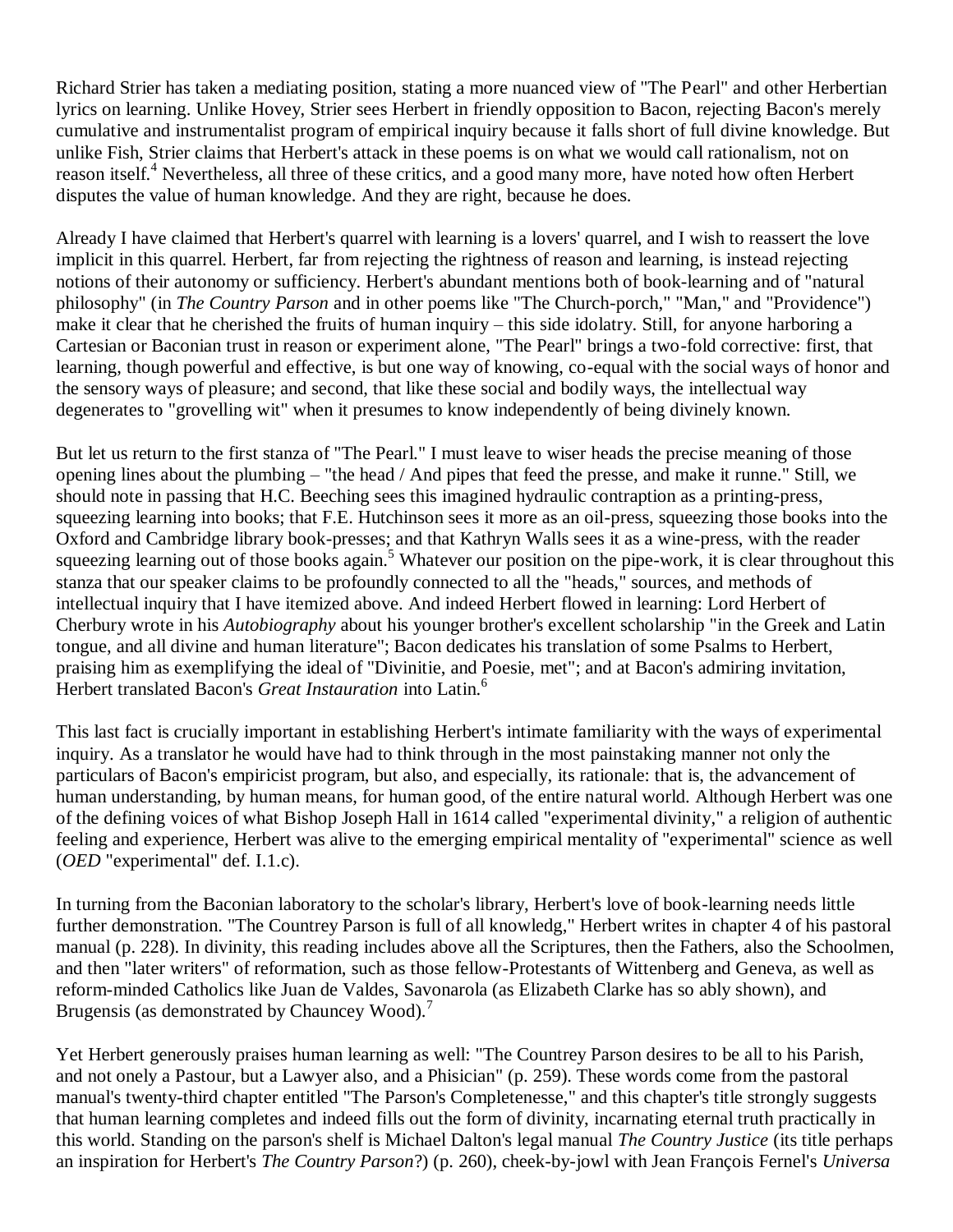*Medicina* (p. 261), a treatise particularly recommended by Herbert's brother Edward (see Hutchinson's note, pp. 560-61), and perhaps also with Luigi Cornaro's *Treatise of Temperance and Sobriety*, translated into English by Herbert himself (pp. 291-303).

Next to these handbooks are an unnamed "Anatomy" and an "Herball"; in the latter case Herbert cannot resist inserting a supplementary "Herball" of his own into the chapter, itemizing enthusiastically a wide array of simples and grasses and worts to cure the bodies of those within his spiritual cure. Nor is Herbert lacking a theory for this all-inclusive practice of learning: the parson's reading of Anatomy and Physic and of Herbals imitates "our Saviour [who] made plants and seeds to teach the people: for he was the true householder, who bringeth out of his treasure things new and old; the old things of Philosophy, and the new of Grace; and maketh the one serve the other." In other words – and the other words are Herbert's own – the watchword for his approach to human learning is "Nature serving Grace" (p. 261).

"Nature serving Grace" – a fine harmonious hierarchy it seems, where, as the speaker rhapsodizes in Herbert's poem "Man,"

More servants wait on Man, Then he'l take notice of: in ev'ry path He treads down that which doth befriend him, When sicknesse makes him pale and wan. O mightie love! Man is one world, and hath Another to attend him.

(ll. 43-48)

As a similar speaker enthuses in the poem "Providence," "Of all the creatures both in sea and land / Onely to Man thou hast made known thy wayes" (ll. 5-6).

Yet there's the rub: we hear in these laudatory lines a creeping suggestion of human negligence, of our potential for intellectual arrogance and thoughtless exploitation, our treading down the friendly servants – in other words, a suggestion of our ungracious forgetting that Nature serves Man so that Man may serve Grace. To return to these same implications in the first stanza of "The Pearl," what if the "wayes of Learning" lead us cruelly to force unwilling nature by fire, or to "conspire" with the stars? What if Herbert wonders, with Doctor Faustus, "what a world of profit and delight, / Of power, honor, and omnipotence / Is promis'd to the studious artisan!"<sup>8</sup> George Herbert, the translator of *The Great Instauration*, would know that after all, Francis Bacon's purpose is not only mental understanding of, but technical control over, the created order – and that often one must murder to dissect. And in "The Pearl," Herbert's speaker wants us to know that he knows the pull of this longing for a power that may rival God's – yet that he loves God nonetheless.

This reminder of the believer's first love is the prime antidote that Herbert presents for the disorder of intellectual over-reaching; I will turn now to the succeeding stanzas, which together provide another antidote to scholarly arrogance. These latter stanzas are no doubt important in themselves because they present other potential rivals to the love of God, but at the moment they are of interest because they present rivals to the "wayes of Learning" – that is, they present the rival "wayes of Honour," and the "wayes of Pleasure." In other words, despite the pretensions of the intellect to be the master means of knowing, social and sensual ways of knowing are given an equal opportunity for consideration – and then for eventual rejection.

No doubt, Herbert splendidly praises honor and reputation elsewhere in *The Temple*, specifically in the Solomonic and prudential lines of "The Church-porch," and also in the pastoral manual where he carefully parses the parson's duties to his own office and dignity. Herbert came by his *amour propre* honestly; raised in an old warrior family, he was younger brother to the aforementioned "Black Ned," serial duelist and one of the most easily-insulted men in England. Herbert knew and loved, as he says in "Affliction" (I), "The way that takes the town." In fact, the "wayes of Learning" appear in "Affliction" (I) as a most unconsoling consolation prize;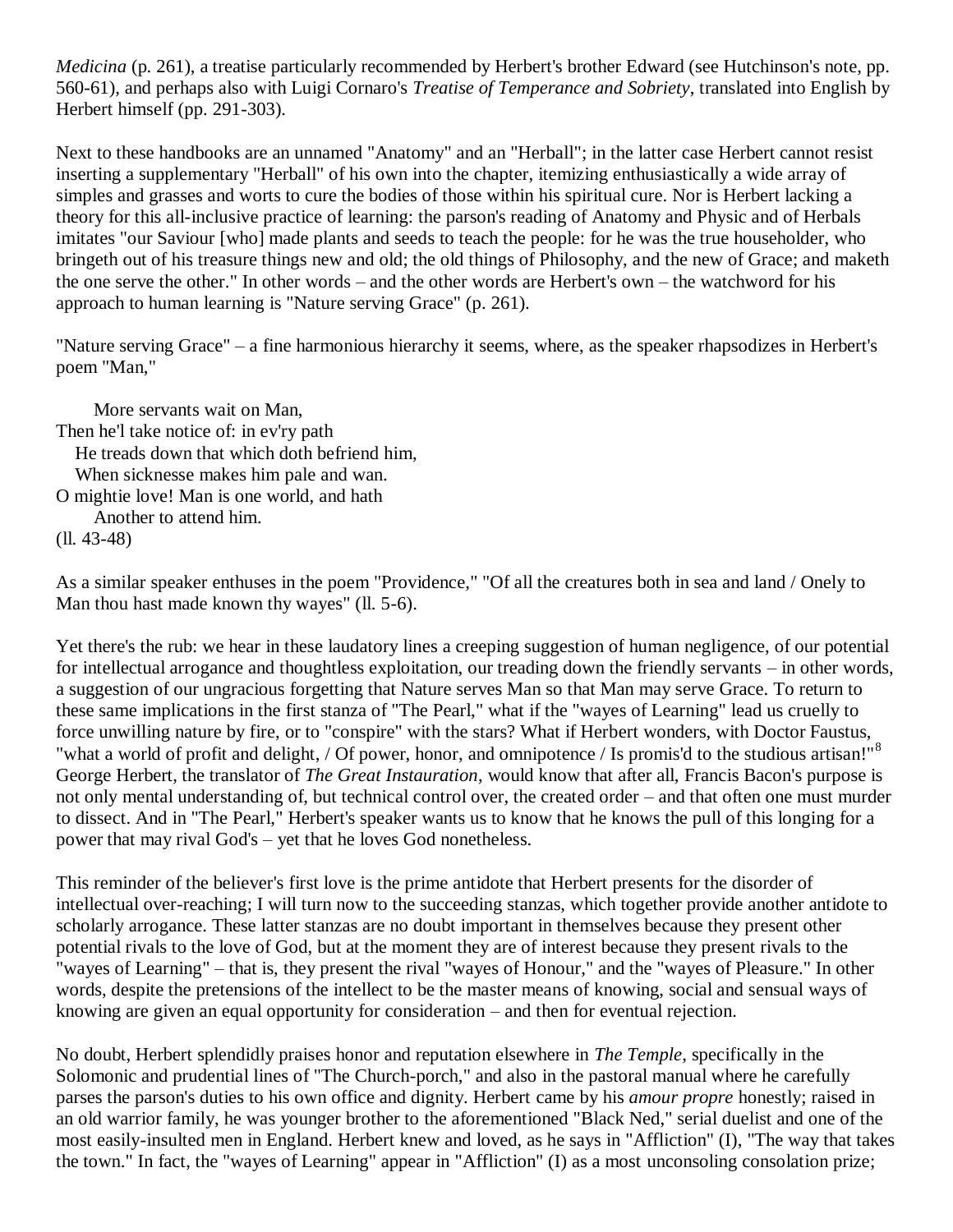he complains, quite significantly, that God did "*betray* me to a lingring book, / And wrap me in a gown," condemning him to merely "*Academick* praise" (ll. 38-40, 45, emphasis mine). Similarly, in "The Pearl," the "wayes of Honour" are presented quite tellingly as a spectator sport, like tennis, with "quick returns of courtesy and wit," and with the speaker as a kind of umpire who urbanely discerns who's up and who's down "In vies of favor whether partie gains, / When glorie swells the heart" (ll. 13-15). This stanza also registers the potential deadliness of courtly bloodsport, as the speaker claims to know "How many drammes of spirit there must be / To sell my life unto my friends or foes" (ll. 18-19). This voice speaks as one who has walked the dangerous soul-stealing corridors of power, and has lived to tell the tale. No simpering academic he, this is a cool-eyed hard-headed man of the world, who nevertheless has a soft spot for God – "Yet I love thee," he reiterates.

Having established his *bona fides* as courtly veteran, the speaker, in the third stanza, now wants us to know something of his passions. Suddenly the voice of a closeted sensualist throbs to life in a passage that flows with sudden desire:

I know the wayes of Pleasure, the sweet strains, The lullings and the relishes of it; The propositions of hot bloud and brains; What mirth and musick mean; what love and wit Have done these twentie hundred yeares, and more: I know the projects of unbridled store: My stuffe is flesh, not brasse . . . (ll. 21-27)

Here, abruptly, like a forced hothouse flower in winter, the erotic potential that has been present since the opening stanza erupts with an immediacy of language that eclipses everything that has come before. "Knowing" acquires, indeed asserts, its famously "biblical" and sexual sense, as if scholarly or experimental knowledge and social courtly knowledge were merely pale parodies of carnal knowledge. The speaker's persona of carefully controlled discernment begins to slip, partly revealing a face of deep and frustrated longing, for "my senses live / And grumble oft, that they have more in me / Then he that curbs them, being but one to five" (ll. 27-30). Like the more violent penultimate moment in "The Collar," as that speaker "rav'd and grew more fierce and wild / At every word" (ll. 33-34), this is a moment for some restorative intervention. In "The Collar" that intervention comes as the outside divine voice calls "Child!" (l. 35); here it is the return of the speaker's own adversative refrain, "Yet I love thee."

Following immediately after such a grumbled complaint, this third reassertion of God's love against yet another kind of knowledge feels the most abrupt, and seems to cost the speaker the most emotionally. Though the speaker has been presenting himself as the self-assured master of all these ways of knowing, his quest for knowledge seems nonetheless to have followed the same sort of degenerative pattern traditionally attributed to King Solomon, and followed by Faustus in his tragedy: the devolution from intellectual pride, to worldly glory, to sensual indulgence. What began in the library or the laboratory as a search for a master science, and then moved to kingly courts in a quest for secular power, has ended in the houses of pleasure or in the bedchamber, groping with unfulfilled longings – and perhaps with impotence. The speaker knows that he must again contain his impulses, and perhaps recoup his losses, so he returns in the last stanza to language which at first appears to restore control and full self-awareness:

I know all these, and have them in my hand: Therefore not sealed, but with open eyes I flie to thee, and fully understand Both the main sale and the commodities; And at what rate and price I have thy love; With all the circumstances that may move . . . (ll. 31-36)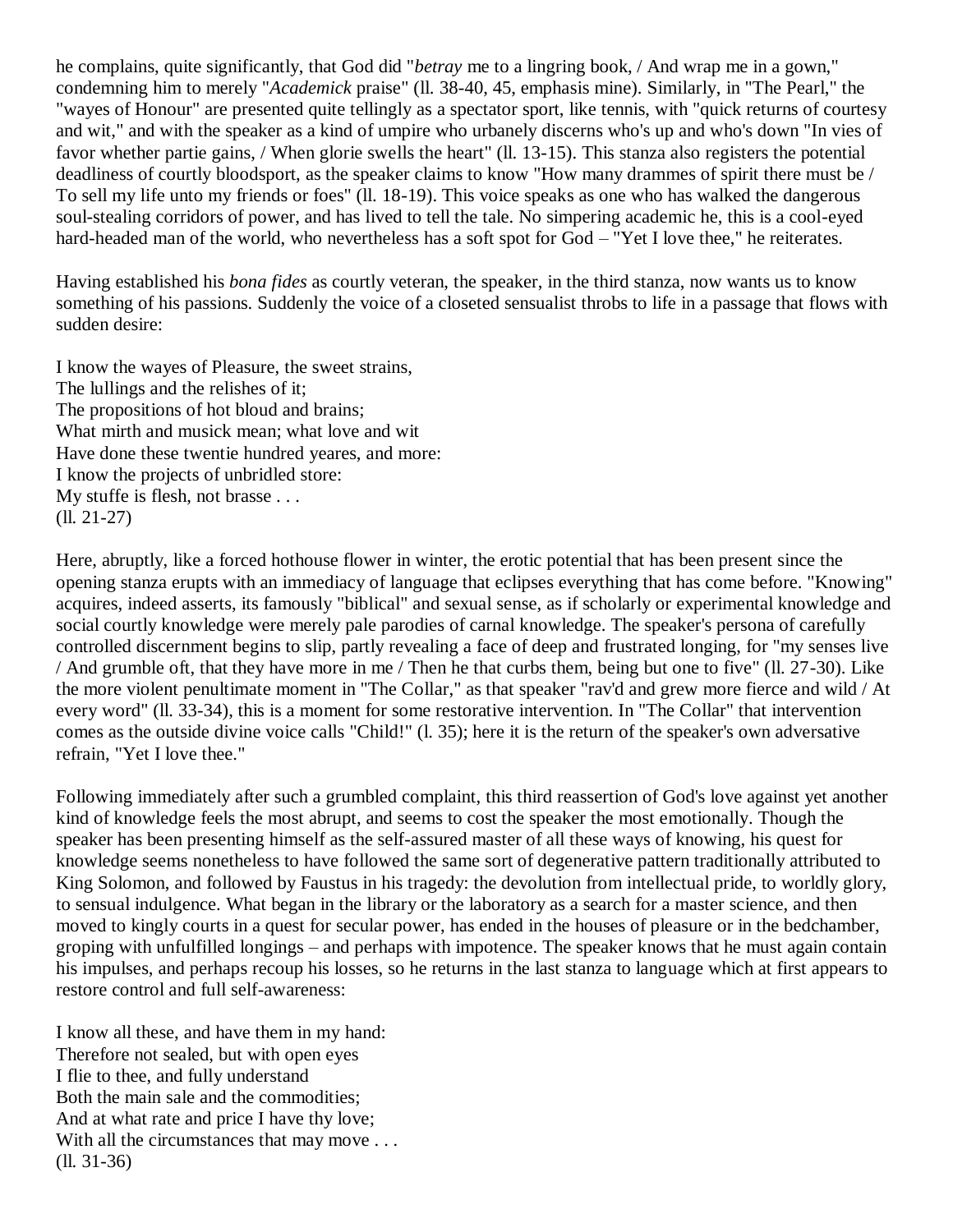Speaking like a man of business with his contracts in hand, his figures fully in mind and his costs entirely counted, he presents himself for the last time as "A Man Who Knows," a man whose erected wit, and whose *savoir faire,* have brought him to the foot of God's altar, where of course any reasonable man would want to be.

But then comes the final "Yet," which gives away the whole game. For this time the "Yet" turns not on how a learned, worldly-wise and self-directed man could still deign to love a perhaps unprepossessing deity; instead, this "Yet" turns on how a patient and generous God has stooped to love, seek, and find a would-be wise man who is both bewildered and debased:

Yet through these labyrinths, not my groveling wit, But thy silk twist let down from heav'n to me, Did both conduct and teach me, how by it

To climbe to thee.

(ll. 37-40)

As it turns out, the speaker has been bluffing all along, whistling in the dark. He has not really been striding confidently down well-known pathways, but lost in a maze; his "wit" has not actually raised him up above the common lot, but brought him "groveling" low. Like a bragging little boy lost in the wilderness, his ways of knowing have led him astray, and he needs a lifeline – perhaps even a leash – to lead him up towards home.

If the ways of learning, followed by honor and pleasure, have like false lovers abandoned the speaker for lost, is Herbert then rejecting the ways of the scholar as worthless? Or rather, as Kathryn Walls writes, does "learning [turn] out to be the first of three as it were *lesser jewels*, which are sacrificed for the sake of union with Christ"?<sup>9</sup> Walls is of course invoking, as does Herbert's own title, Jesus' parable of the Pearl of Great Price in Matthew 13:45, in which a man sells something of real value to purchase something of surpassing value; but one might also hear an echo of St. Paul's claim in Philippians 3:8 that "for the excellency of the knowledge of Christ Jesus my Lord . . . I have suffered the loss of all things, and do count them but dung." So which of these terms describes the relative value of learning? Is it a "lesser jewel" or is it "dung"? And is reason really, in the end, mere "groveling wit"?

As with all measures of relative value, the best answer seems to be "It depends." Whether learning is a lesser jewel or dung would depend, for Herbert, primarily on whether learning has first learned its own limits. It is clear that for this poem's speaker, human learning has at most only a relative, not an absolute, value. For many modern and secular folk, and for not a few religious ones, the subordination of human knowing to some invisible heavenly Logos is a truly alarming proposition – for Reason too can be a jealous god. But if Herbert intends to devalue learning in a poem like "The Pearl" – not to mention in others like "The Agonie," "Vanitie" (I) and "Divinitie" – then learning is in good and perhaps surprising company.

For if Herbert was a devoted scholar who nevertheless distrusted scholarship, he also had something of a lovers' quarrel with much else that he truly admired and deeply relished: with poetry, with the customs of the countryside, with laughter itself, and even with his "dearest Mother," the English Church. Reread the "Jordan" poems and "The Forerunners" and hear him warn against the seductions of his own enchanting language; review *The Country Parson* for his advice about maintaining a constant demeanor both of "mirth" and "sadness," and about "paring" and "cleaning" the old country customs that he admires (chapters 27 and 33, pp. 267-68, 283-84); and listen to this devoted builder of holy Anglican buildings dismiss their Solomonic temptations in two stunning lines: "All Solomons sea of brasse and world of stone / Is not so deare to thee as one good grone" ("Sion," ll. 17-18).

I have written elsewhere about Herbert's complex attitude towards church buildings and rituals: that any particular poem or passage will praise or denigrate some robe, rite, or collect depending on the speaker's rhetorical stance in response to a perceived threat; that the worshiper who sees these externals of worship as mere means to the end of an inner spiritual life can use them with a clear conscience and with joy; but that if